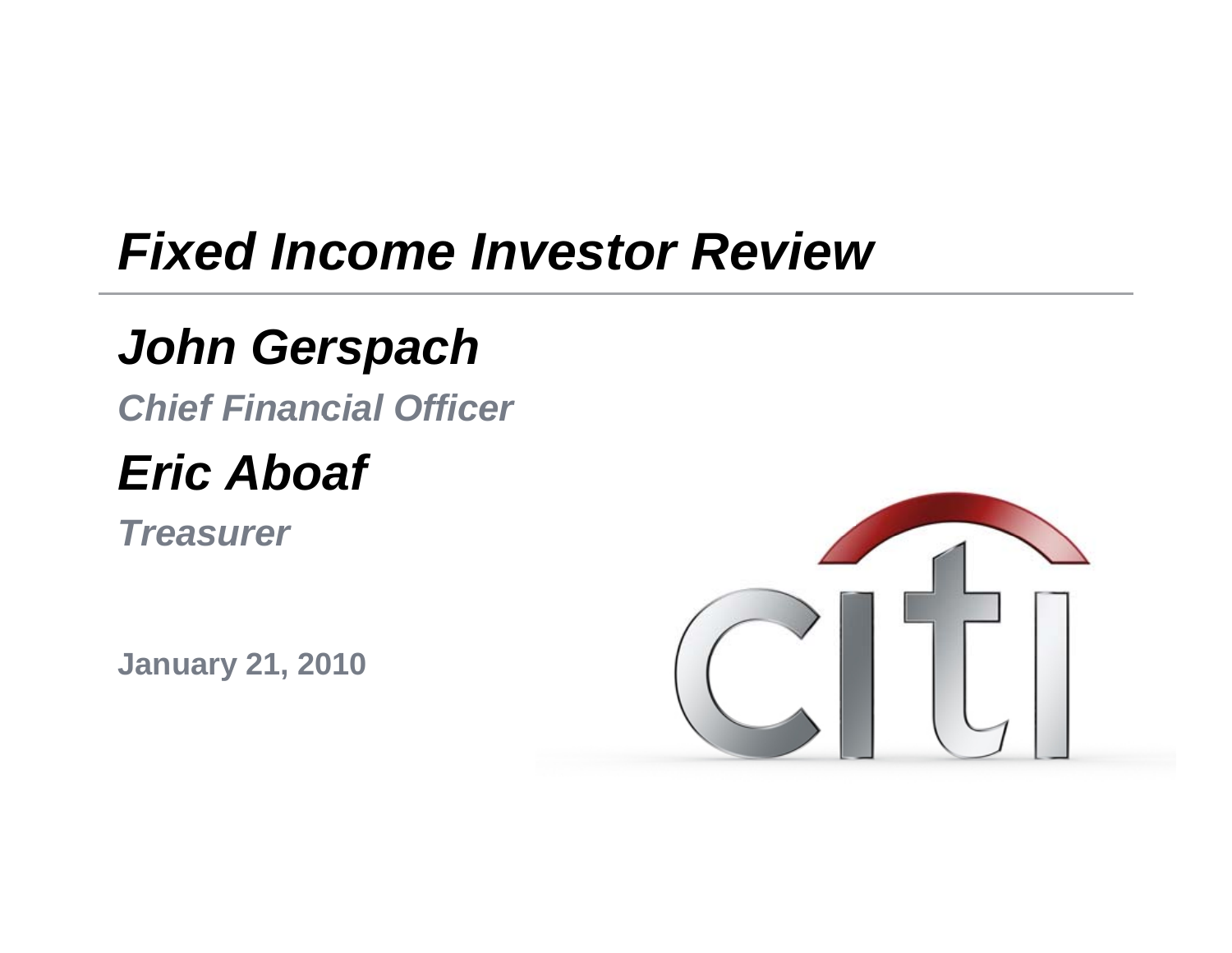#### *Citigroup – 2009 Summary*

- **Substantial progress in 2009 Substantial progress in 2009**
	- **Built financial strength Built financial strength**
	- **Reduced our size and scope Reduced our size and scope**
	- **Clear strategy built around Citi's distinctiveness Clear strategy built around Citi's distinctiveness**
	- Created Citi Holdings and reduced non-core assets
	- **Completed overhaul of risk management Completed overhaul of risk management**
	- **Restructured businesses and added strong leadership Restructured businesses and added strong leadership**
	- **Repaid TARP** –– **Repaid TARP** –
	- **Strong operating businesses in Citicorp Strong operating businesses in Citicorp**
- $\blacktriangleright$ **We enter 2010 with a solid foundation We enter 2010 with a solid foundation**
- **Some signs of credit stabilization Some signs of credit stabilization**

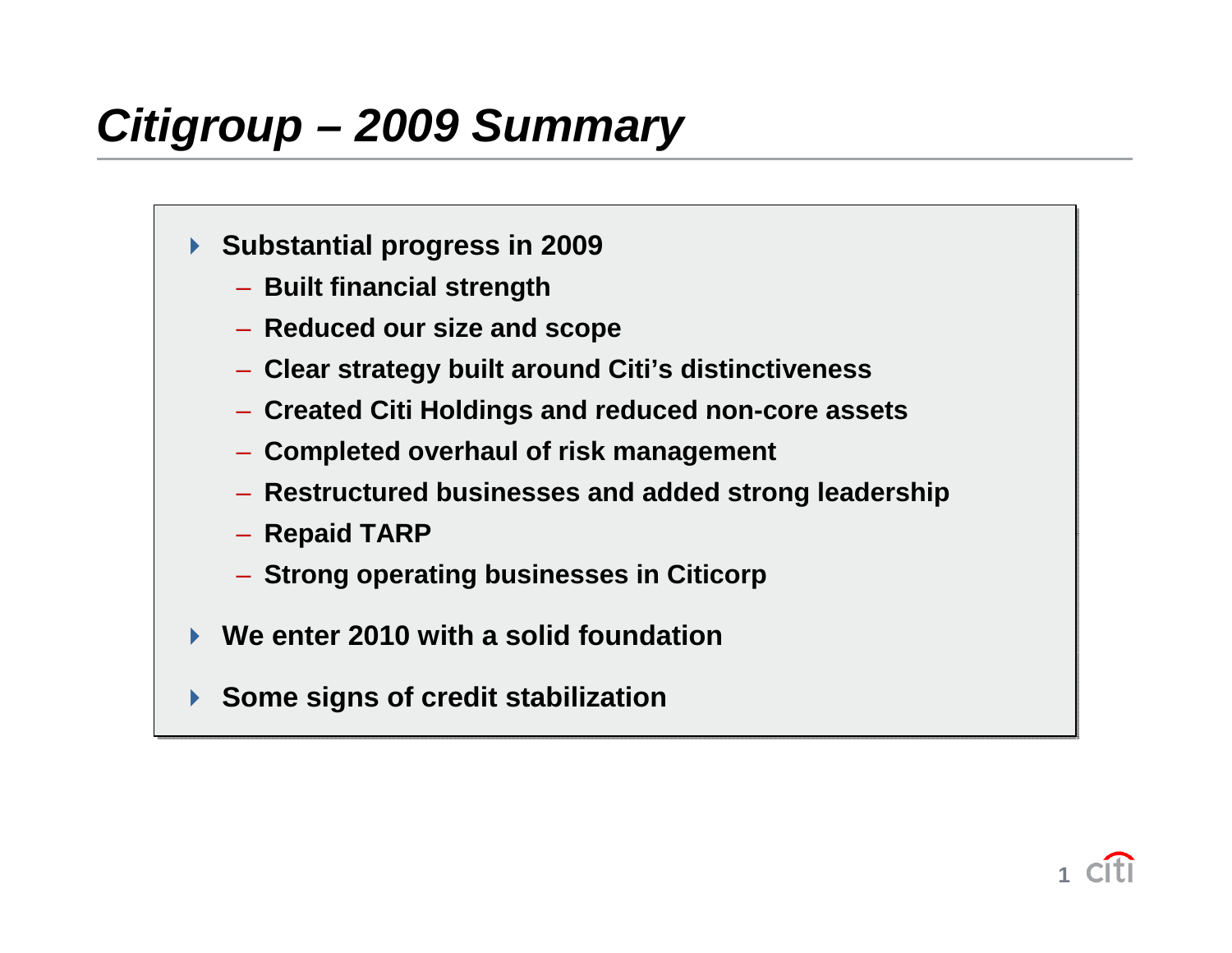#### *Citigroup – Major P&L Items in 4Q'09*

| (\$MM)                                                   | <b>Pre-tax</b><br><b>Impact</b> | <b>Segment</b>     |
|----------------------------------------------------------|---------------------------------|--------------------|
| Loss from USG TruPs repayment (1)                        | \$(7,988)                       | <b>Corp/Other</b>  |
| <b>Exiting of loss-sharing</b><br>agreement with USG (2) | (2,064)                         | <b>Corp/Other</b>  |
| <b>Citigroup Credit Value Adjustment (3)</b>             | (1,789)                         | <b>S&amp;B SAP</b> |

(1) Loss from the repayment of trust preferred securities held by the U.S. government (\$4.9B after-tax).

(2) Impact from the termination of the loss-sharing agreement with the government (\$1.3B after-tax). It arises from the removal of the loss-sharing asset of ~\$3.2B and the cancellation of ~\$1.1B carrying value of trust preferred securities (\$1.8B notional amount).

(3) Credit value adjustment (CVA) on Citi Liabilities at Fair Value Option (FVO) and derivatives of \$949 million due to tightening in Citi's credit spreads in the fourth quarter and a \$840 million adjustment to the FVO CVA balance, reflecting correction of prior periods. Please see slide 36 of Citigroup's 4Q'09 quarterly earnings presentation for Citi's CVA in 3Q and 4Q of 2009.

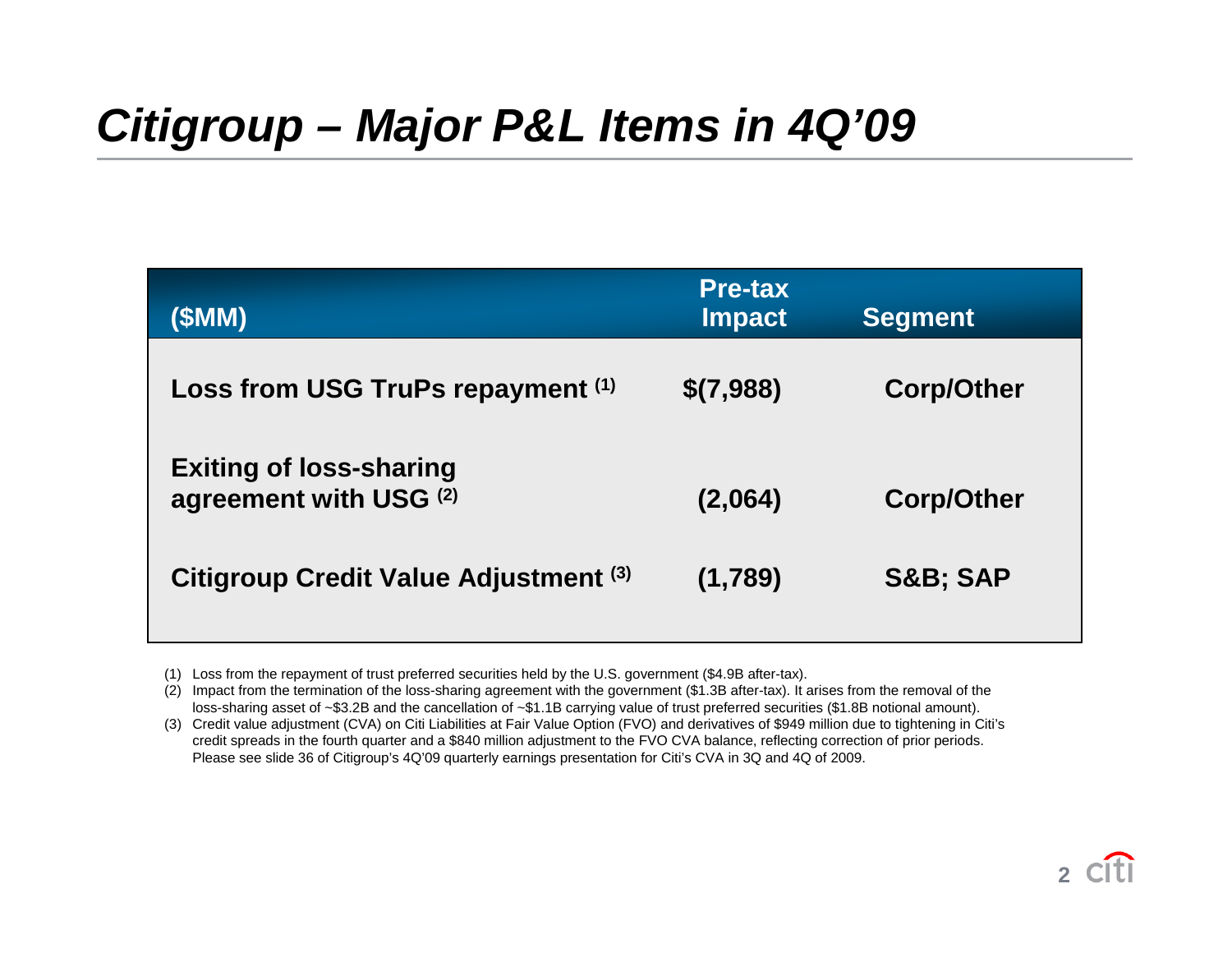## *Citigroup – Summary Income Statement*

| (\$B, Except EPS)                                          | 4Q'09               | 3Q'09             | 4Q'08               | $% \triangle Q$ oQ | % $\triangle$ YoY |
|------------------------------------------------------------|---------------------|-------------------|---------------------|--------------------|-------------------|
| <b>Net Interest Revenue</b><br><b>Non Interest Revenue</b> | \$11,161<br>(5,756) | \$11,998<br>8,392 | \$13,271<br>(7,625) | (7)%<br><b>NM</b>  | (16)%<br>25%      |
| <b>Net Revenues</b>                                        | 5,405               | 20,390            | 5,646               | (73)%              | (4)%              |
| <b>Operating Expenses</b>                                  | 12,314              | 11,824            | 24,642              | 4%                 | (50)%             |
| <b>Net Credit Losses</b>                                   | 7,135               | 7,969             | 6,143               | $(10)\%$           | 16%               |
| Net LLR Build (1)                                          | 755                 | 802               | 5,958               | $(6)\%$            | (87)%             |
| <b>PB&amp;C</b>                                            | 294                 | 324               | 594                 | (9)%               | (51)%             |
| <b>Credit Losses, Claims and Benefits</b>                  | 8,184               | 9,095             | 12,695              | $(10)\%$           | (36)%             |
| <b>Income Taxes</b>                                        | (7, 353)            | (1, 122)          | (10,698)            | <b>NM</b>          | 31%               |
| <b>Income from Cont. Ops.</b>                              | (7, 740)            | 593               | (20, 993)           | <b>NM</b>          | 63%               |
| <b>Net Income</b>                                          | \$(7,579)           | \$101             | \$(17,263)          | <b>NM</b>          | 56%               |
| <b>Net Income Available to Common</b>                      | (7,766)             | (3,242)           | (17, 891)           | <b>NM</b>          | 57%               |
| Diluted EPS from Cont. Ops. (2, 3)                         | \$(0.34)            | \$(0.23)          | \$(4.04)            | (48)%              | 92%               |
| Diluted EPS <sup>(2, 3)</sup>                              | \$(0.33)            | \$(0.27)          | \$(3.40)            | (22)%              | 90%               |

(1) Includes provision for unfunded lending commitments.

(2) 3Q'09 Includes \$(2.2)B impact to common shareholders from the completion of all stages of the exchange offers, net of \$851MM gain flowing through net income.

(3) Diluted shares used in the diluted EPS calculation represent basic shares due to the negative income available to common shareholders. Using actual diluted shares would result in anti-dilution.

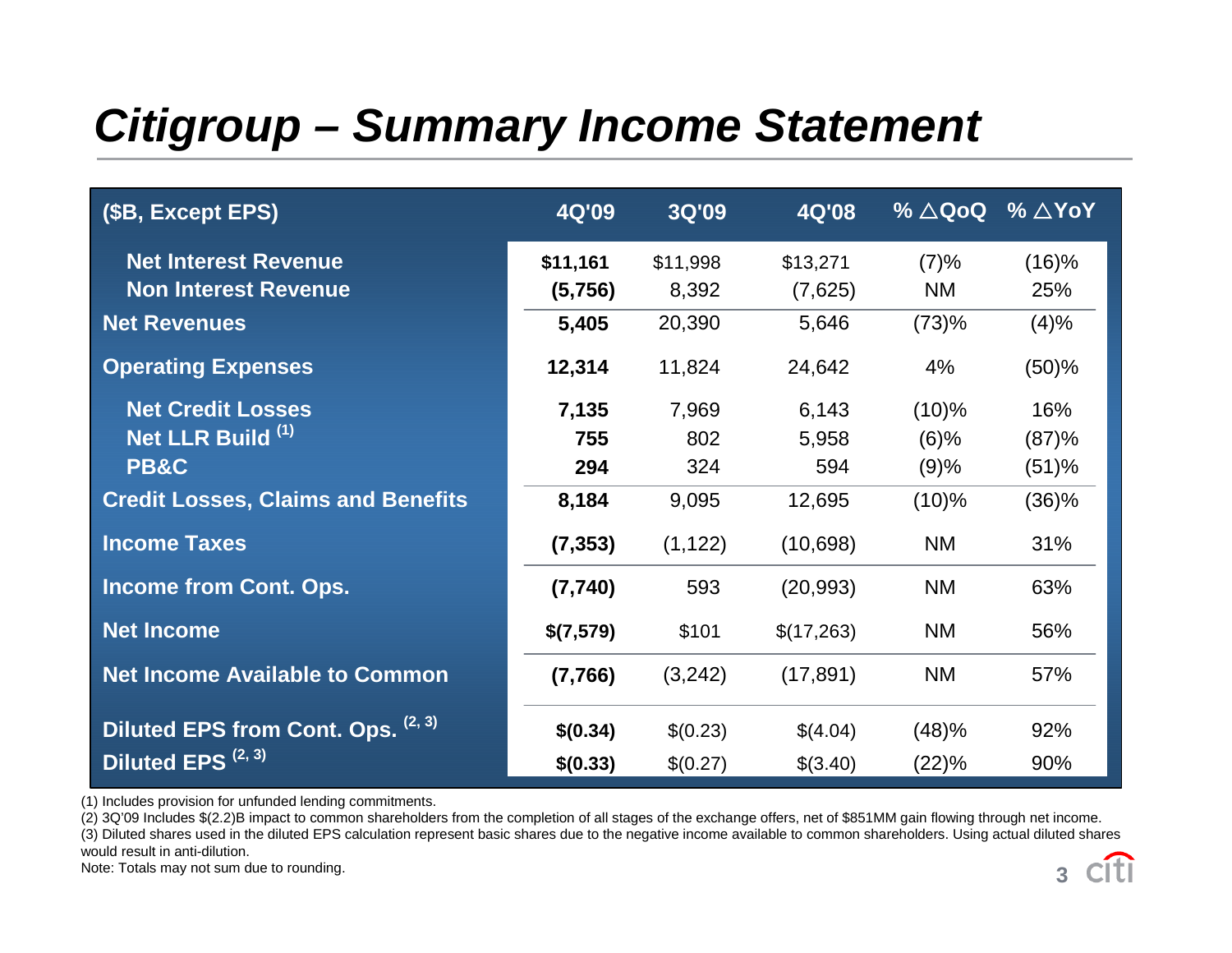## *Citigroup – Organization & Strategy*

- Focus around core historical strengths and clients' needs Focus around core historical strengths and clients' needs
- $\blacktriangleright$  Shift away from businesses overly reliant on wholesale funding to more stable and Shift away from businesses overly reliant on wholesale funding to more stable and profitable businesses
- $\blacktriangleright$ ▶ Positioned against growing segments of financial services  $\blacktriangleright$



#### **No legal separation between Citicorp and Citi Holdings No legal separation between Citicorp and Citi Holdings**

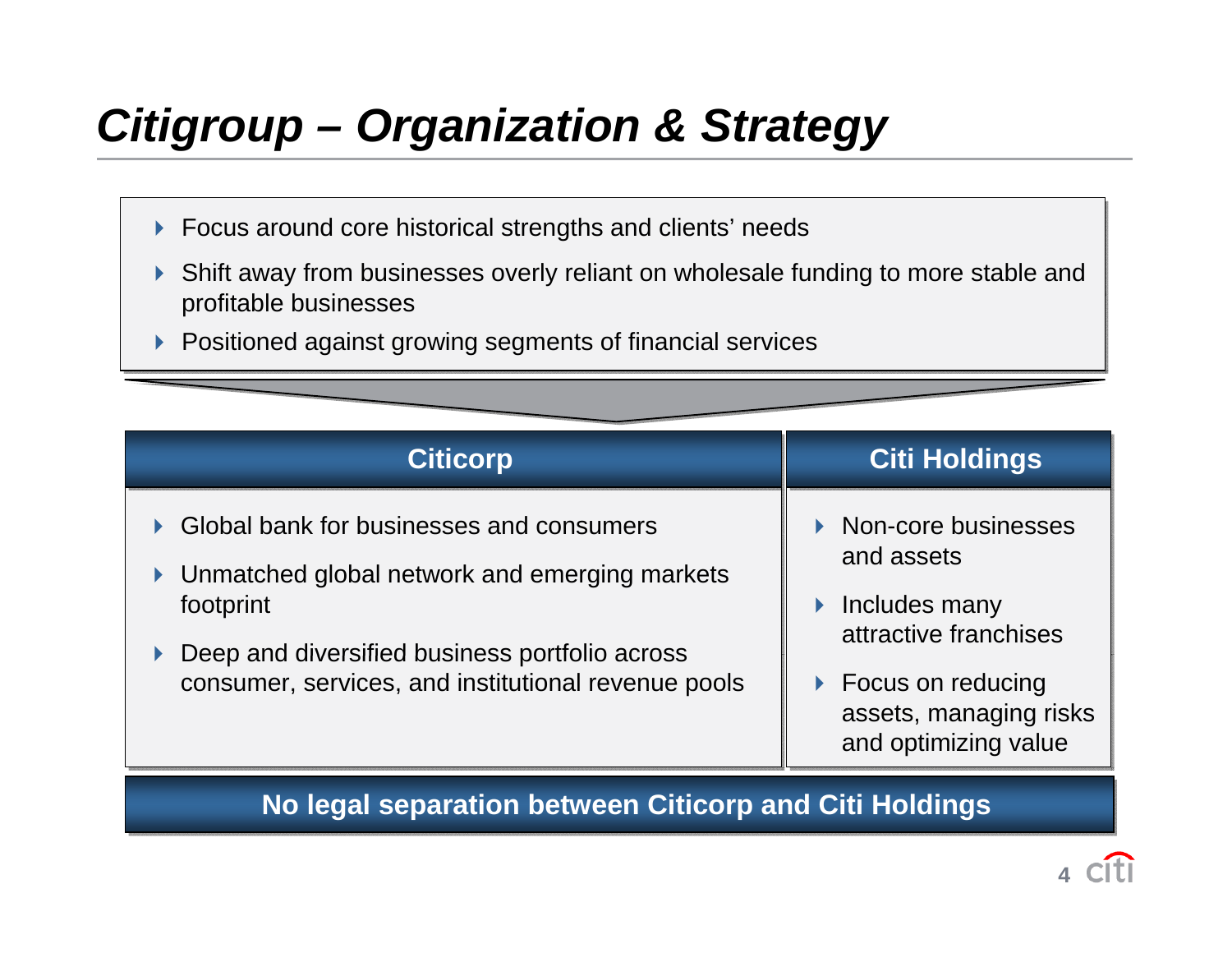## *Citigroup – Assets*

*(EOP \$Tr)*



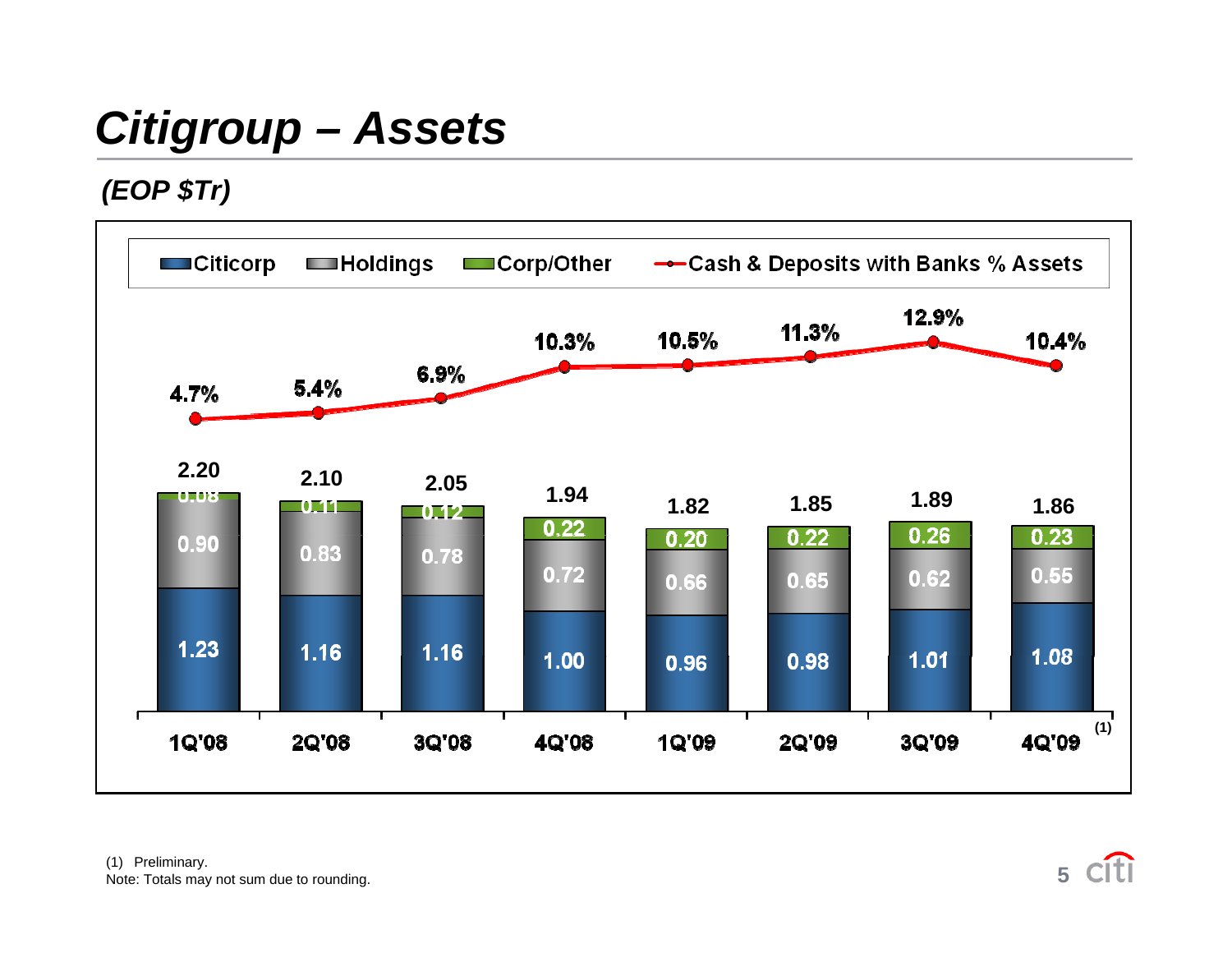# *Citigroup – Provisions (1)*

*(\$B)*



(1) Provisions for Credit Losses and for Benefits and Claims.

(2) Loan Loss Reserves include provision for unfunded lending commitments and credit reserve builds/releases.

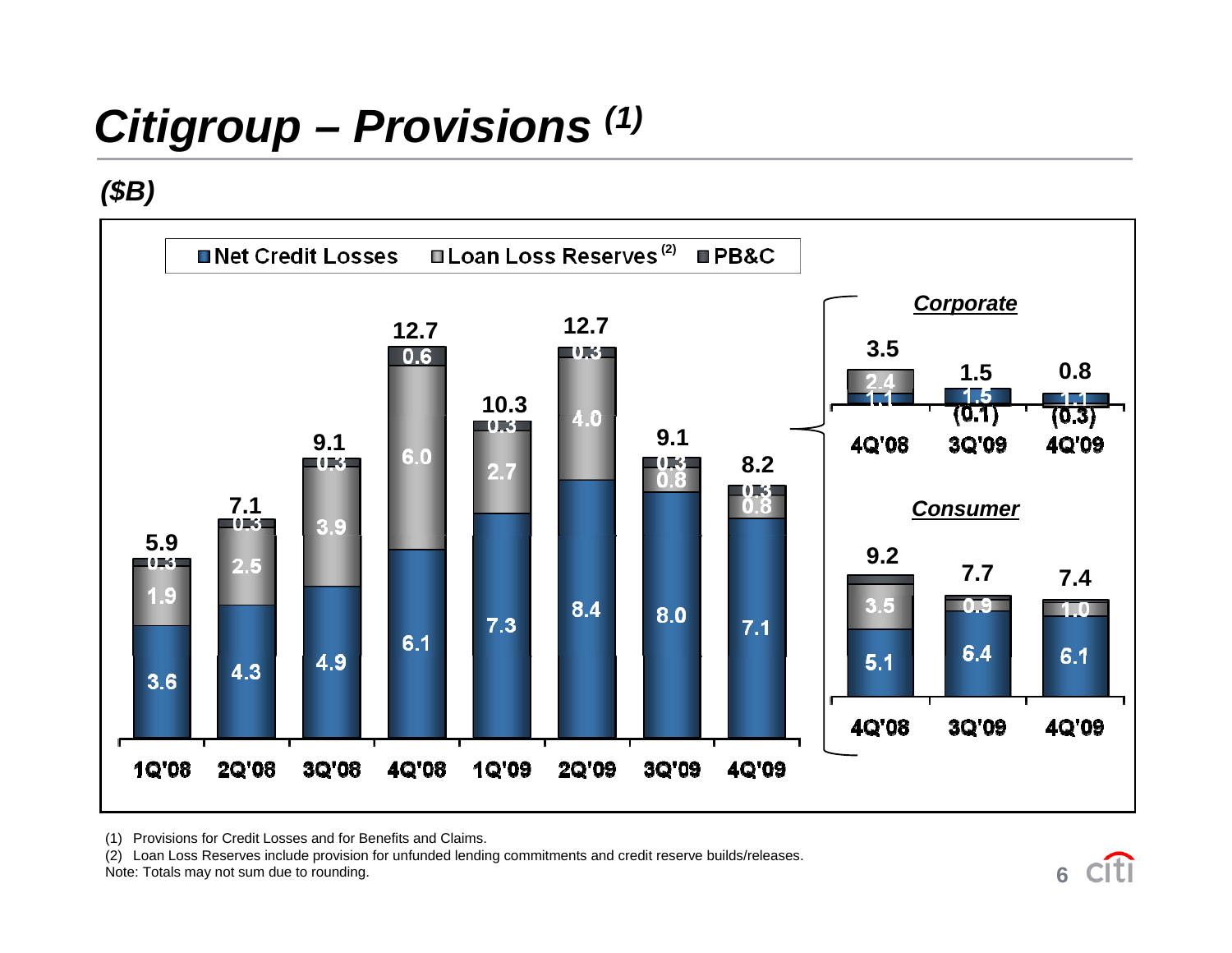#### *Citigroup – Consumer Credit Trends*



(1) Months of coverage: current reserve balance / (current period net credit losses / 3).

Note: The 2009 fourth quarter includes a reduction of approximately \$335 million related to securitizations and approximately \$400 million related to the sale or<br>
TCL transfers to held-for-sale of U.S. Real Estate Lending Loans. **7**

NCLs as a % of average loans; Loan Loss Reserves as a % of EOP loans.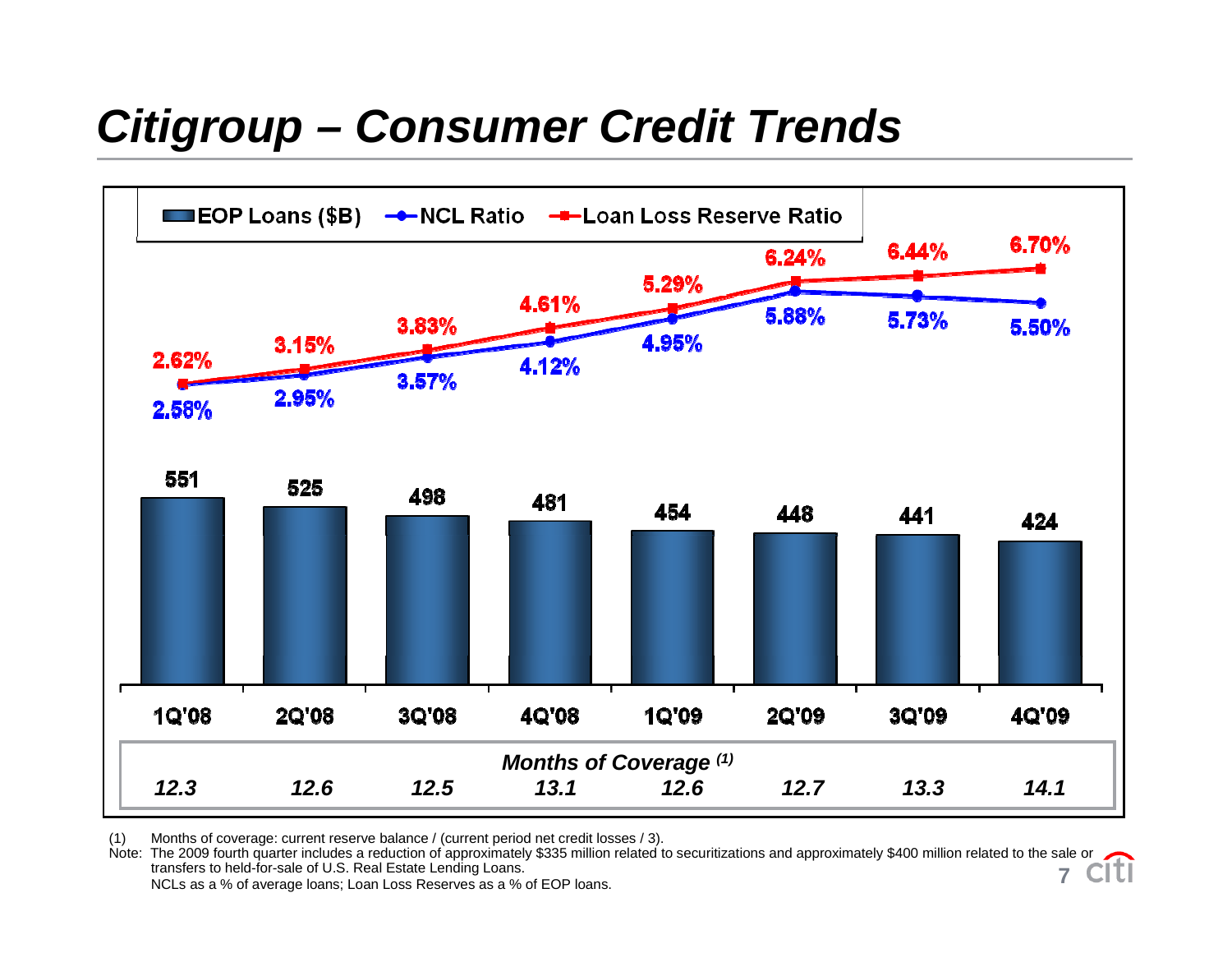#### *N.A. Cards & Mortgages – Consumer Credit Trends*

*(\$B)*





**8**

(1) Managed metrics are non-GAAP financial measures. For additional information on these metrics, please see pages 38 and 39 of Citigroup's 4Q'09 quarterly financial data supplement.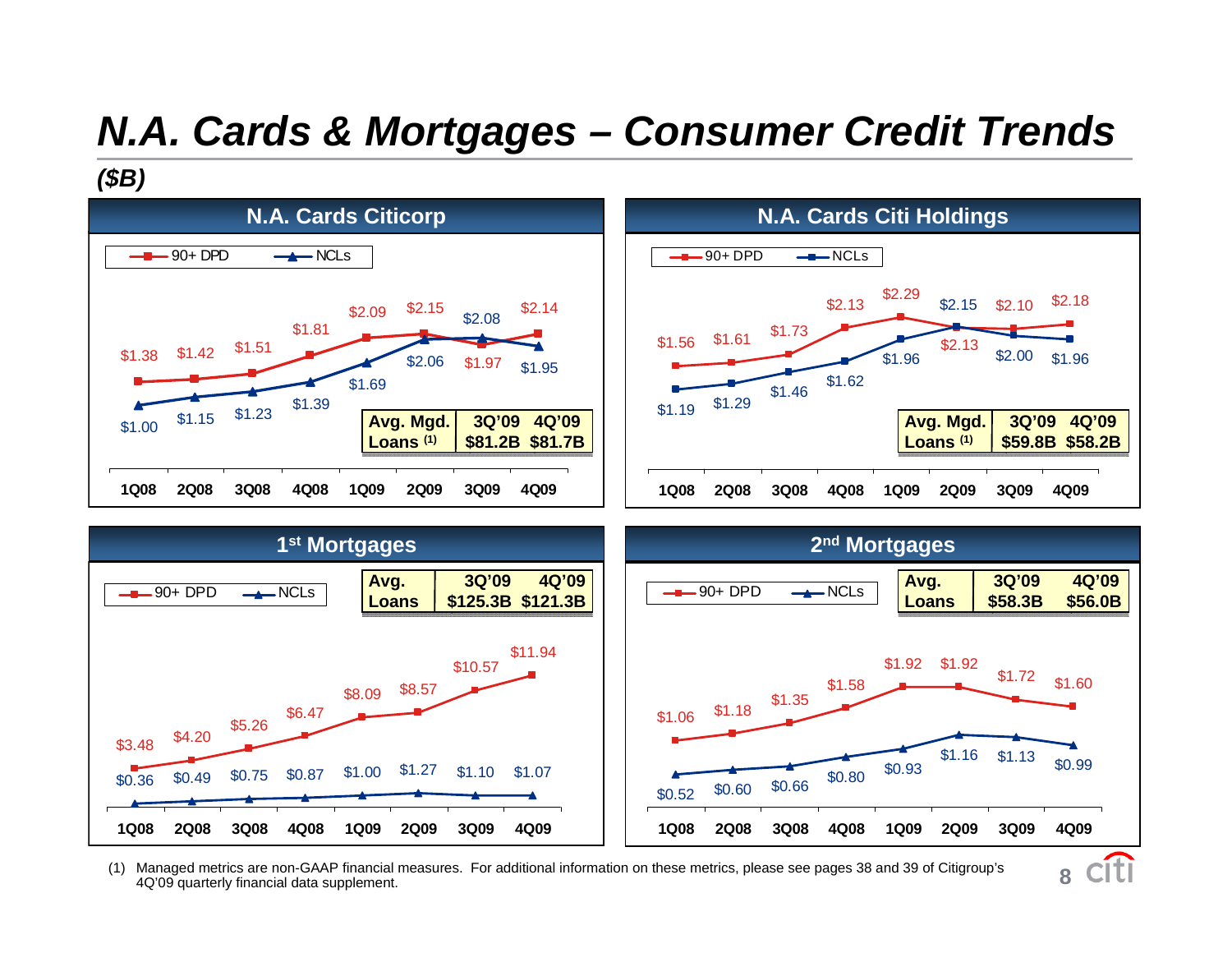#### *Citigroup – Int'l Consumer Credit Trends*

#### *(\$B)*







**9**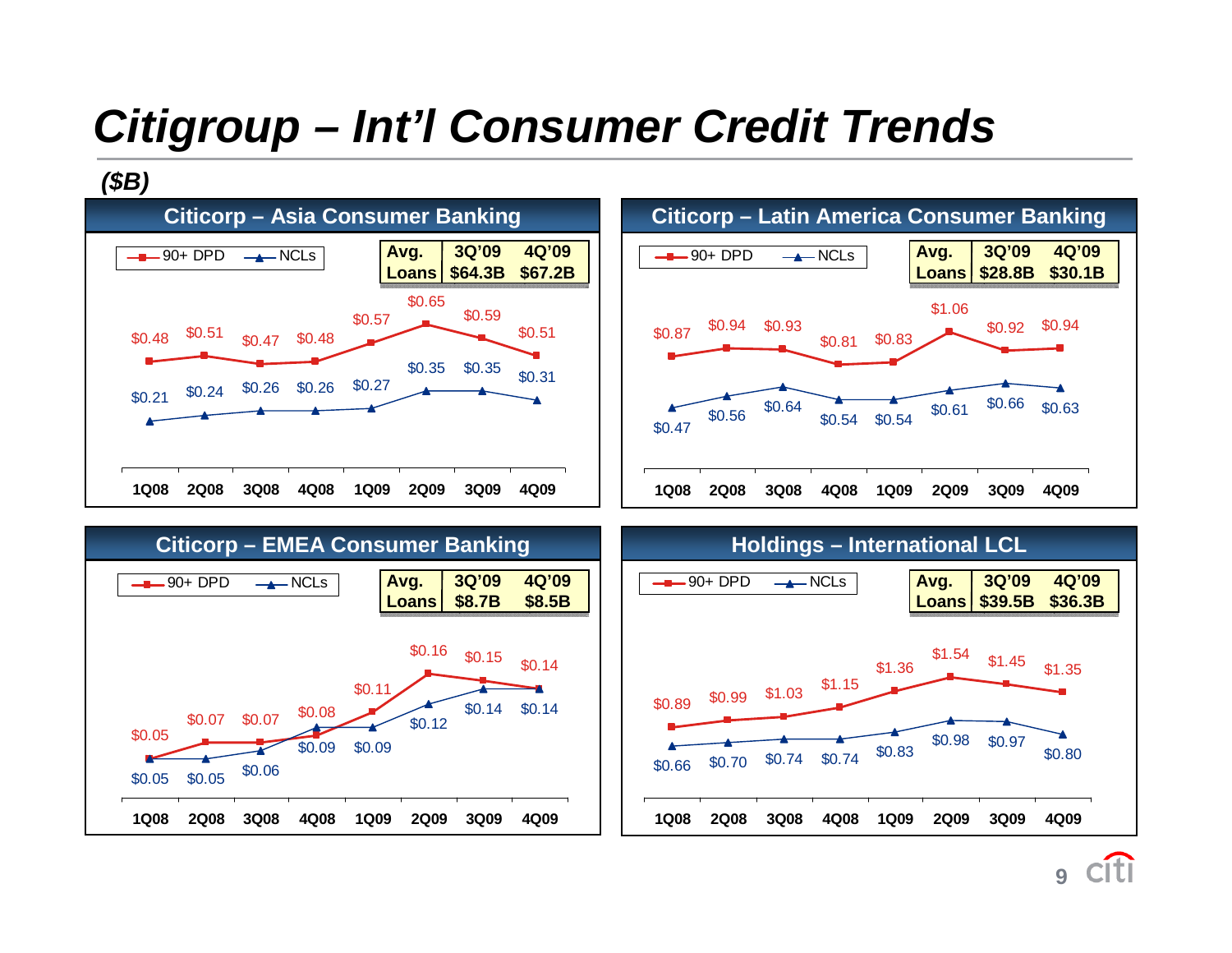#### *Citi Holdings Asset Reductions*

#### *EOP A <sup>t</sup> (\$B) Asse ts*



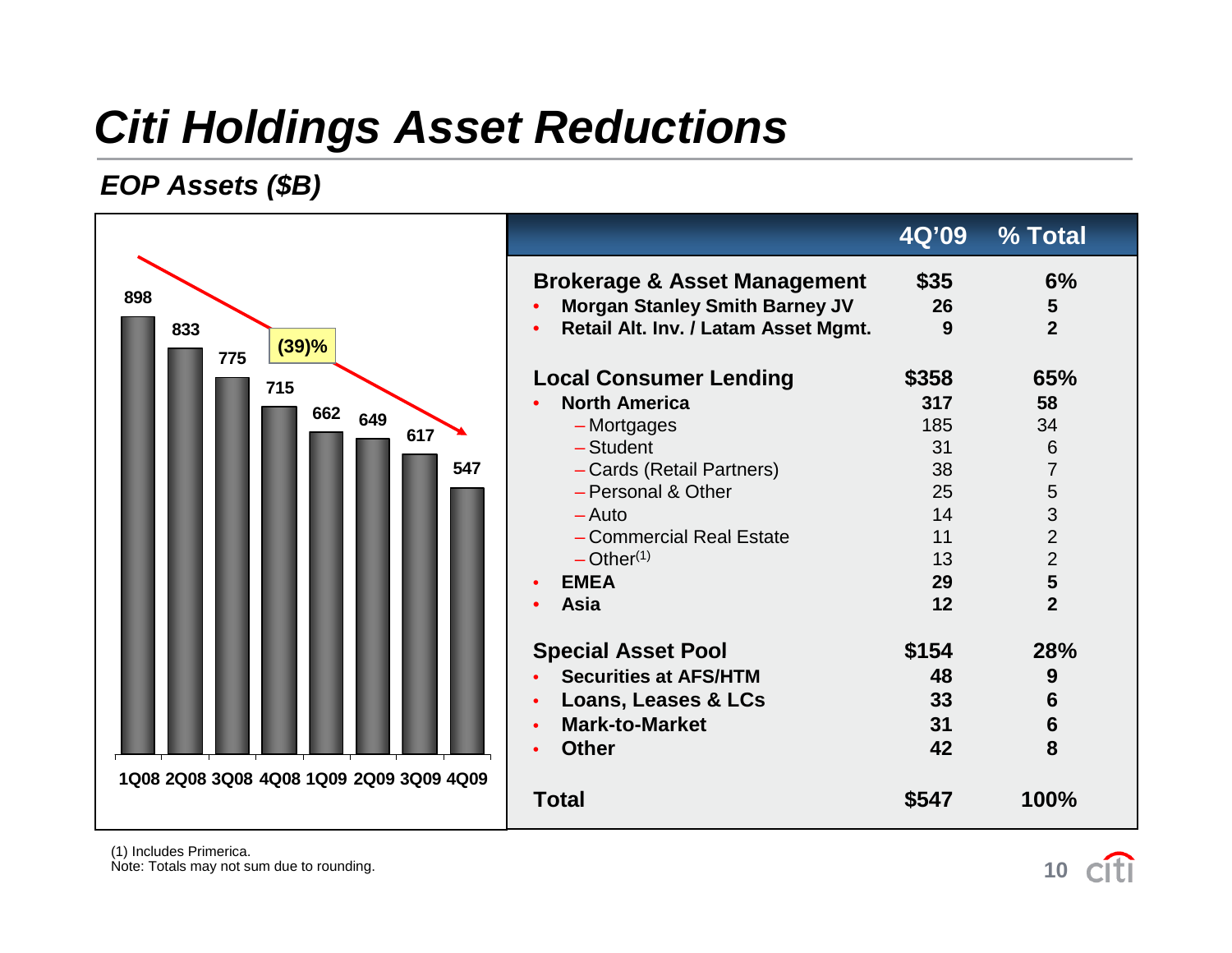# *Citigroup – Liabilities*

#### *(EOP \$ T ) Tr)*



(1) Other Liabilities include Brokerage Payables, Liabilities related to discontinued operations held for sale, and Other Liabilities.

(2) Preliminary.

![](_page_11_Picture_6.jpeg)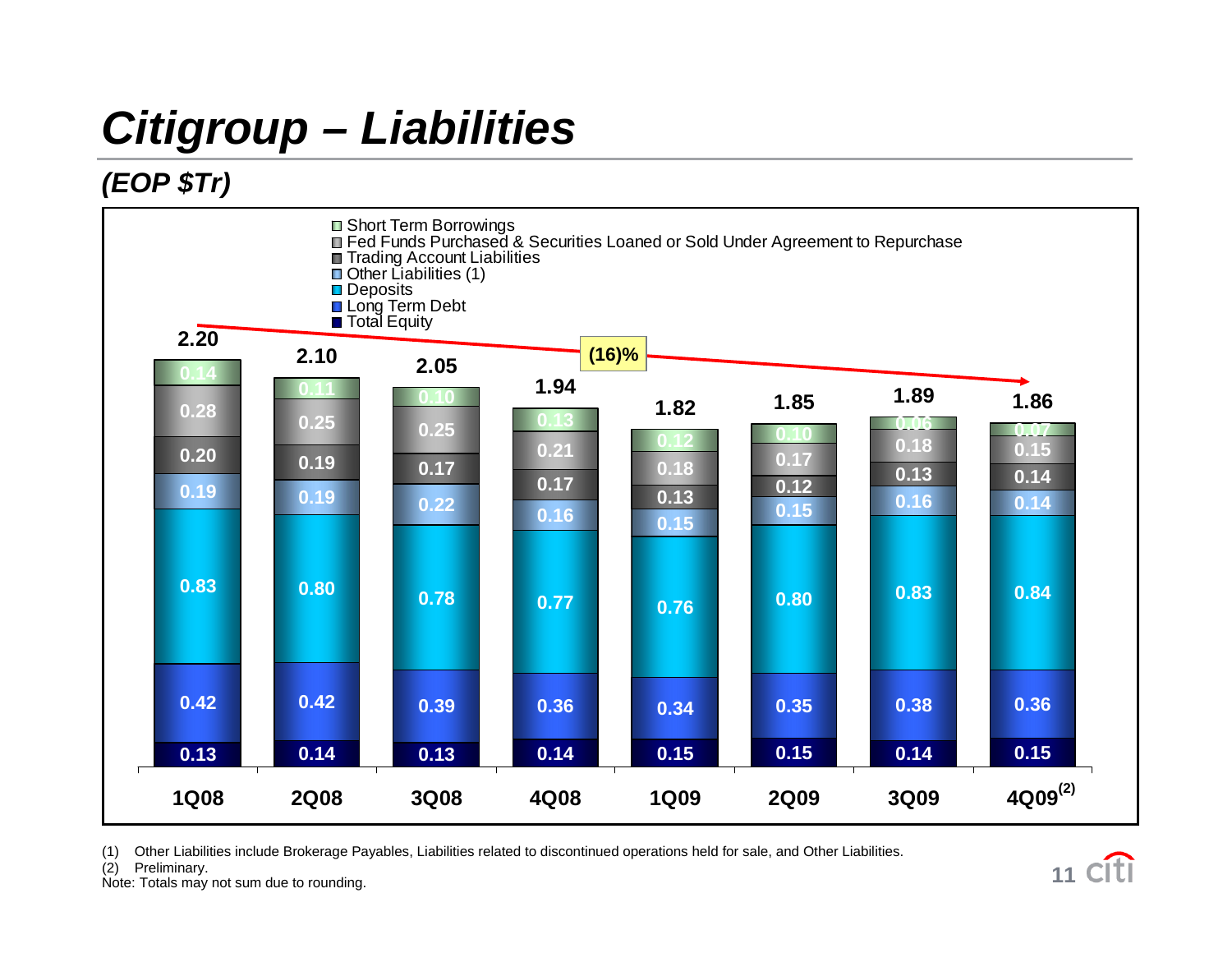#### *Citigroup – Deposits*

![](_page_12_Figure_1.jpeg)

**12**

(1) Deposits as a percentage of net loans.

(2) Preliminary.

(3) Deposits excluding FX figures show non-USD deposits expressed at December 31, 2009 FX rates.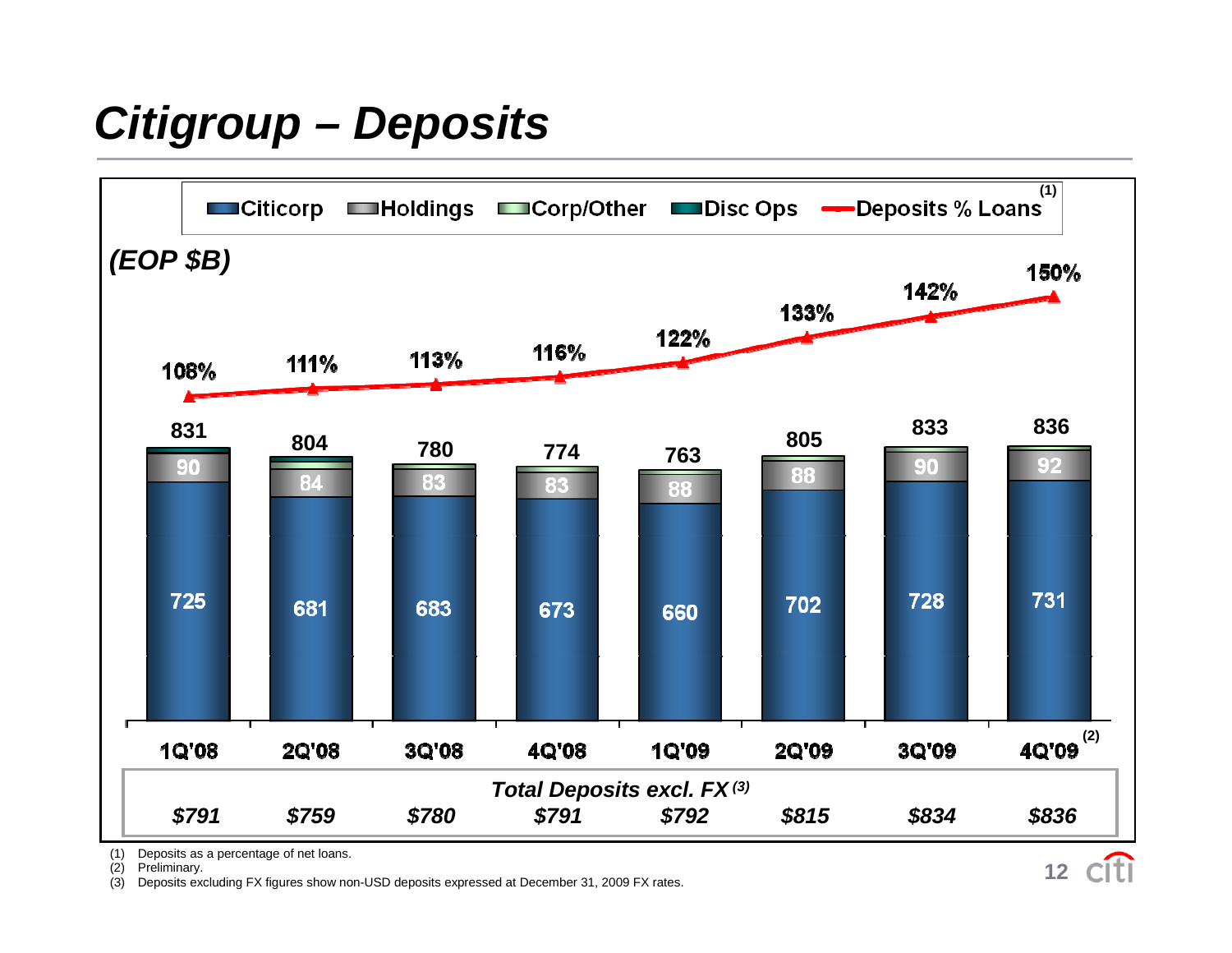#### *Citigroup – 2009 Long-Term Non-TLGP Debt Issuance Summary*

![](_page_13_Figure_1.jpeg)

(1) USD & Non-USD amounts show all non-TLGP senior debt issued by Citigroup Inc. and Citigroup Funding Inc. re a second with the compart of the compart of the compart of the compart of the compart of the compart of the c<br>Note: Totals may not sum due to rounding. **13** CTT

![](_page_13_Picture_3.jpeg)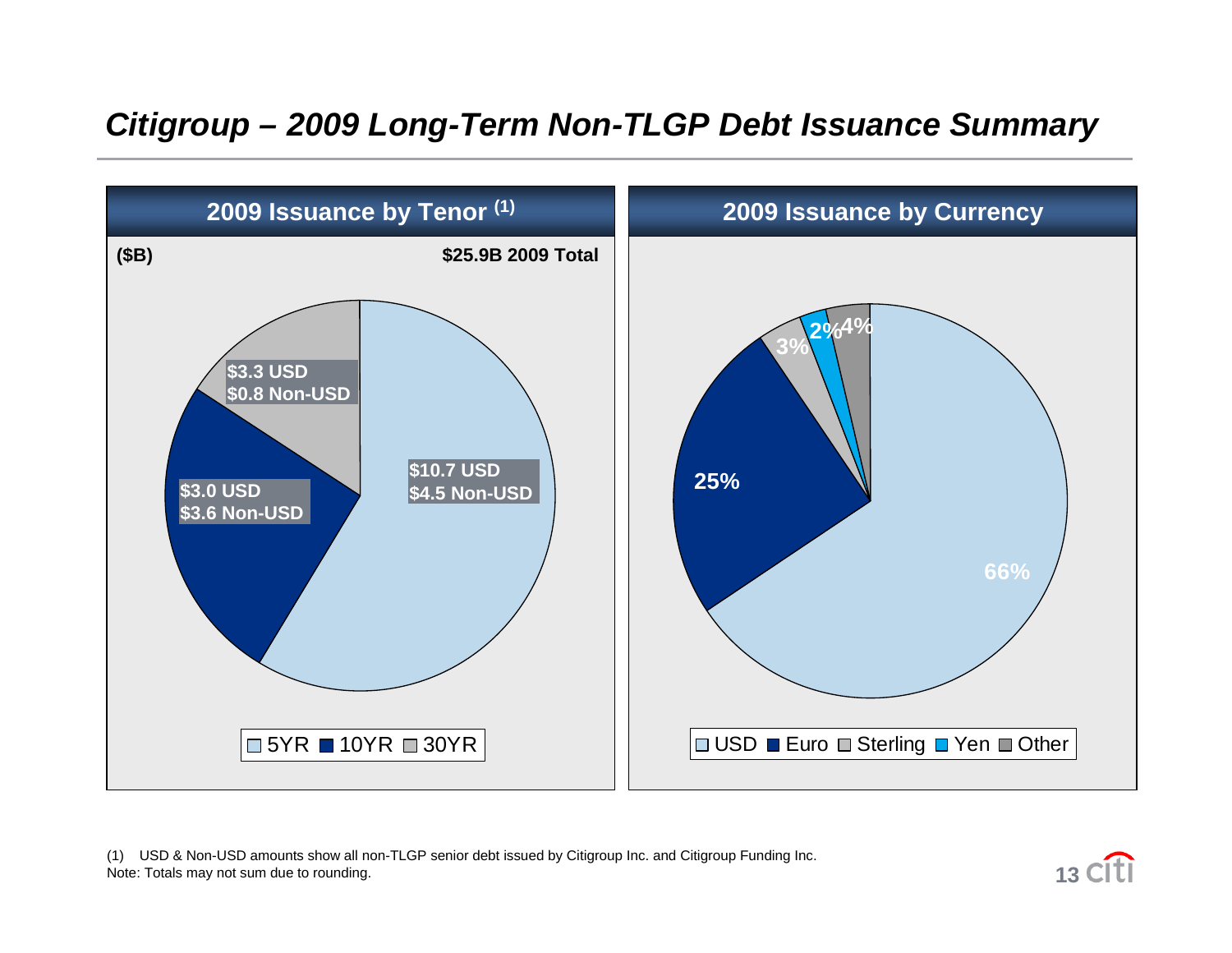#### *Citigroup – Maturities & Issuance (1) of Long-Term Debt*

![](_page_14_Figure_1.jpeg)

- Modest long-term debt re-issuance needs Modest long-term debt re-issuance needs
- Announced tender offer to retire generally older vintage debt nearing maturity Announced tender offer to retire generally older vintage debt nearing maturity

![](_page_14_Picture_6.jpeg)

<sup>(1)</sup> Maturities and Issuance include senior debt and TLGP in Citigroup Inc., Citigroup Funding Inc. (CFI), and Citigroup Global Markets Holdings Inc. (CGMHI); and TLGP in Citibank, N.A. Aggregate annual maturities of long-term debt as disclosed in Citigroup Inc.'s Form 10-K for 2008 are \$88.5B for 2009 and \$41.4B in 2010 (based on issuances in 2009, current estimate of 2010 maturities is \$47B), which include FHLB & local country debt, not included in this chart.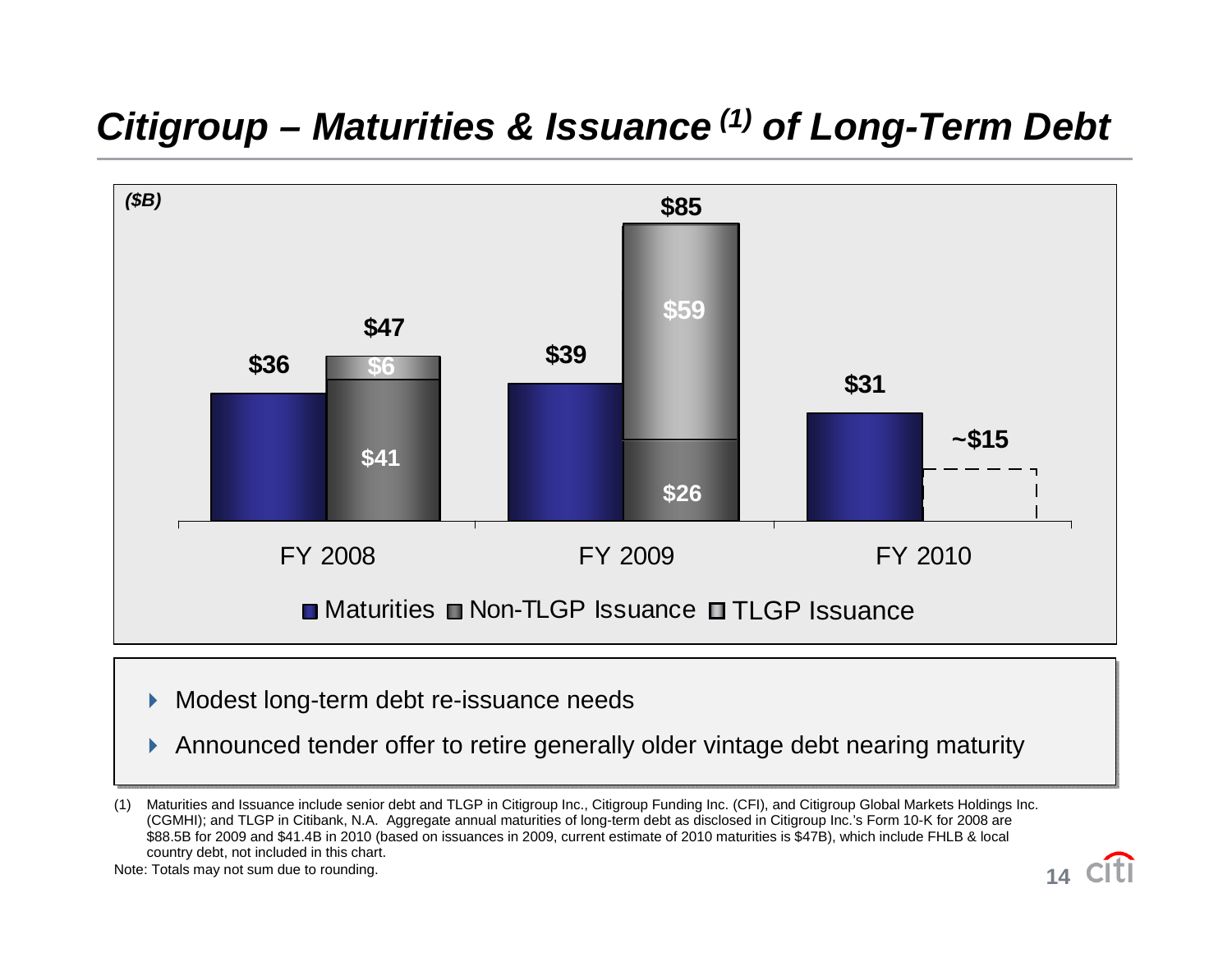#### *Citigroup – Structural Liquidity Level*

![](_page_15_Figure_1.jpeg)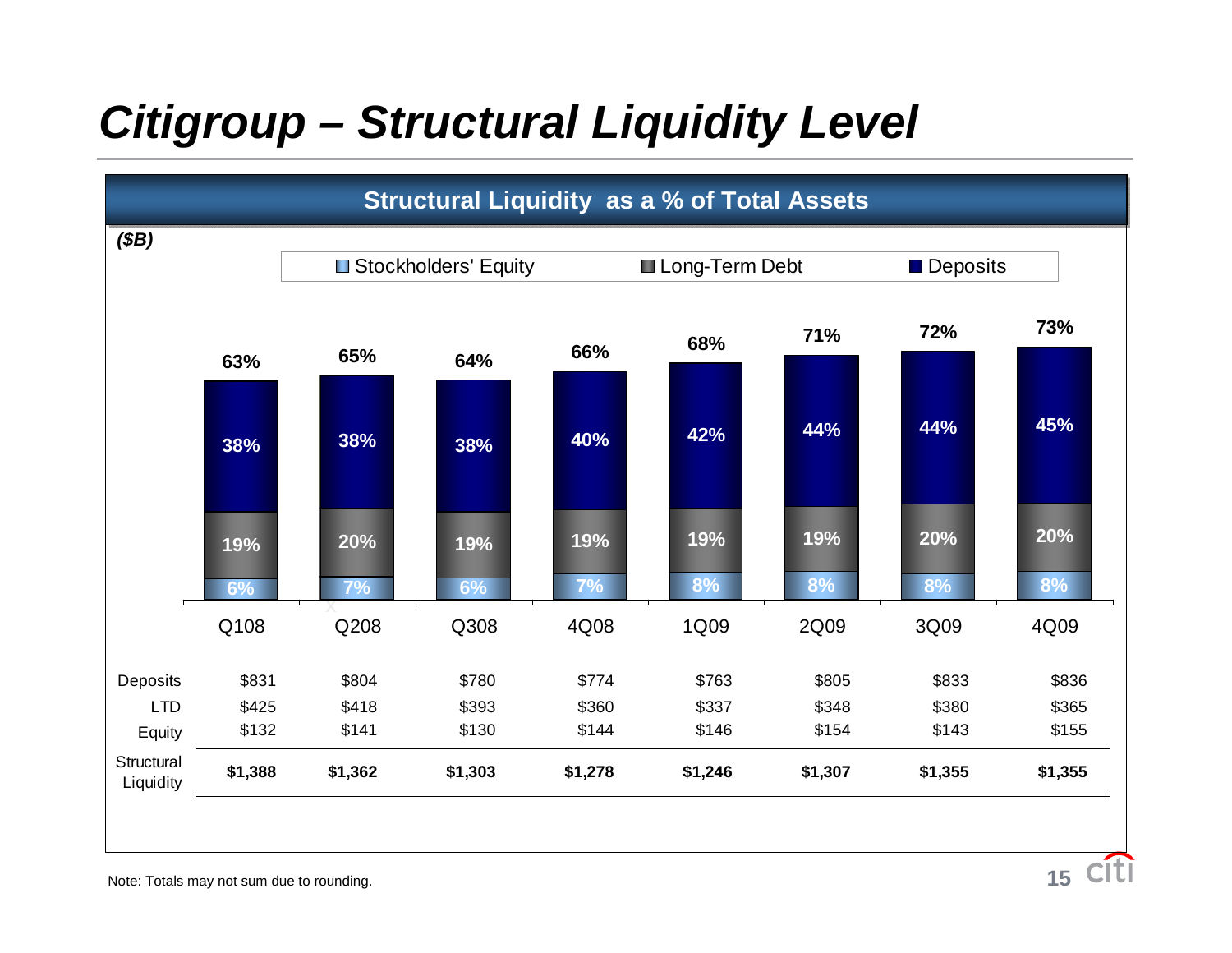#### *Citigroup – Key Capital Metrics*

![](_page_16_Figure_1.jpeg)

(1) Tier 1 Common and Tangible Common Equity are non-GAAP financial measures. Please see slide 40 of Citigroup's 4Q'09 quarterly earnings presentation for additional information on these metrics.

(2) Preliminary. Based on information available as of December 31, 2009, on a pro forma basis the adoption of FAS 166/167 is expected to reduce 4Q'09 Tier 1 Capital by ~143 basis points, Total Capital by ~145 basis points, and Tier 1 Common by ~140 basis points. However, the planned \$2B of TruPS issuance in the 1Q'10 will by ~143 basis points, Total Capital by ~145 basis points, and Tier 1 Common by ~140 basis points. However, the planned \$2B of TruPS issuance in the 1Q'10 will 16<br>offset the decrease to Tier 1 Capital by ~20 basis points. T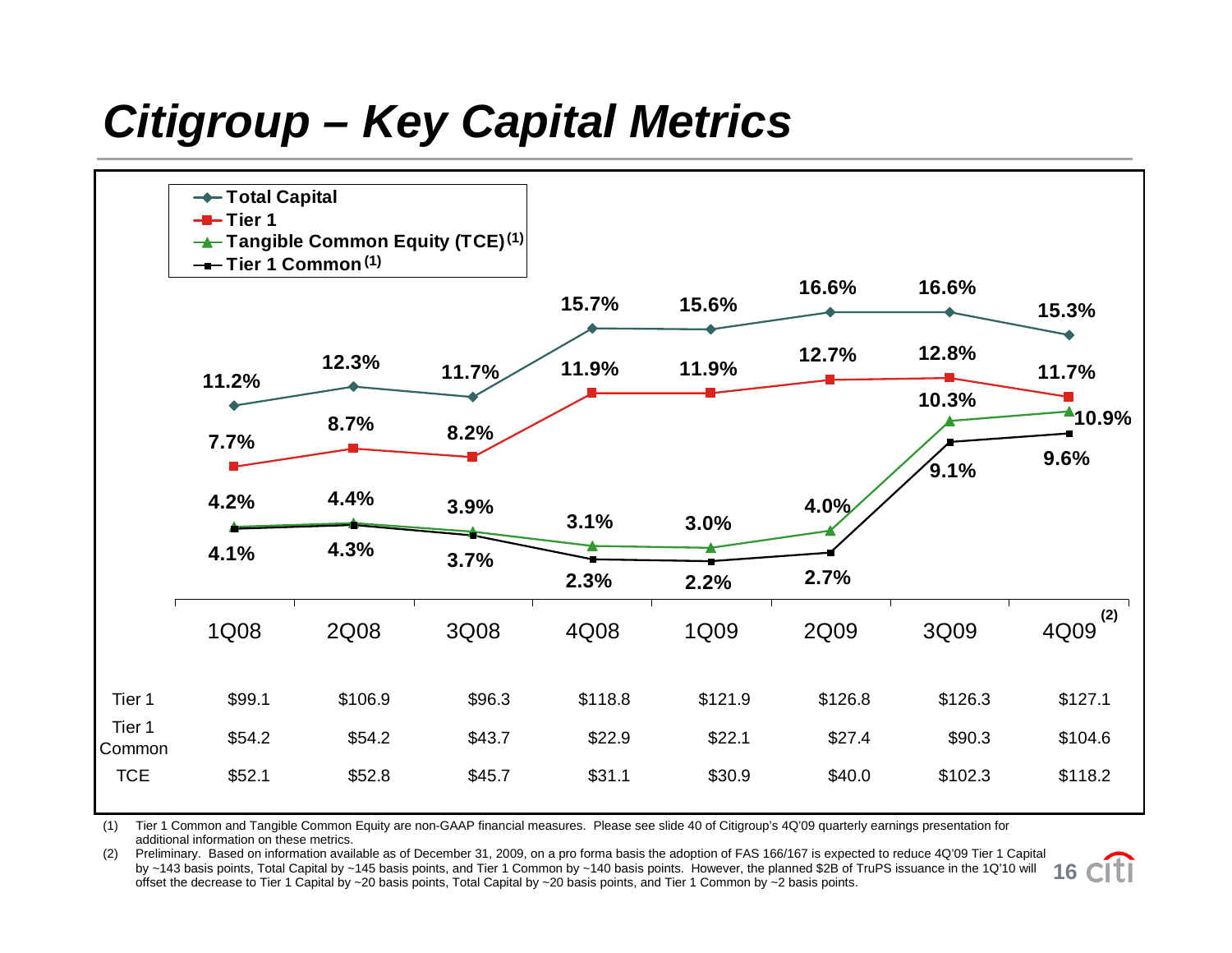#### *Summary*

![](_page_17_Figure_1.jpeg)

![](_page_17_Picture_2.jpeg)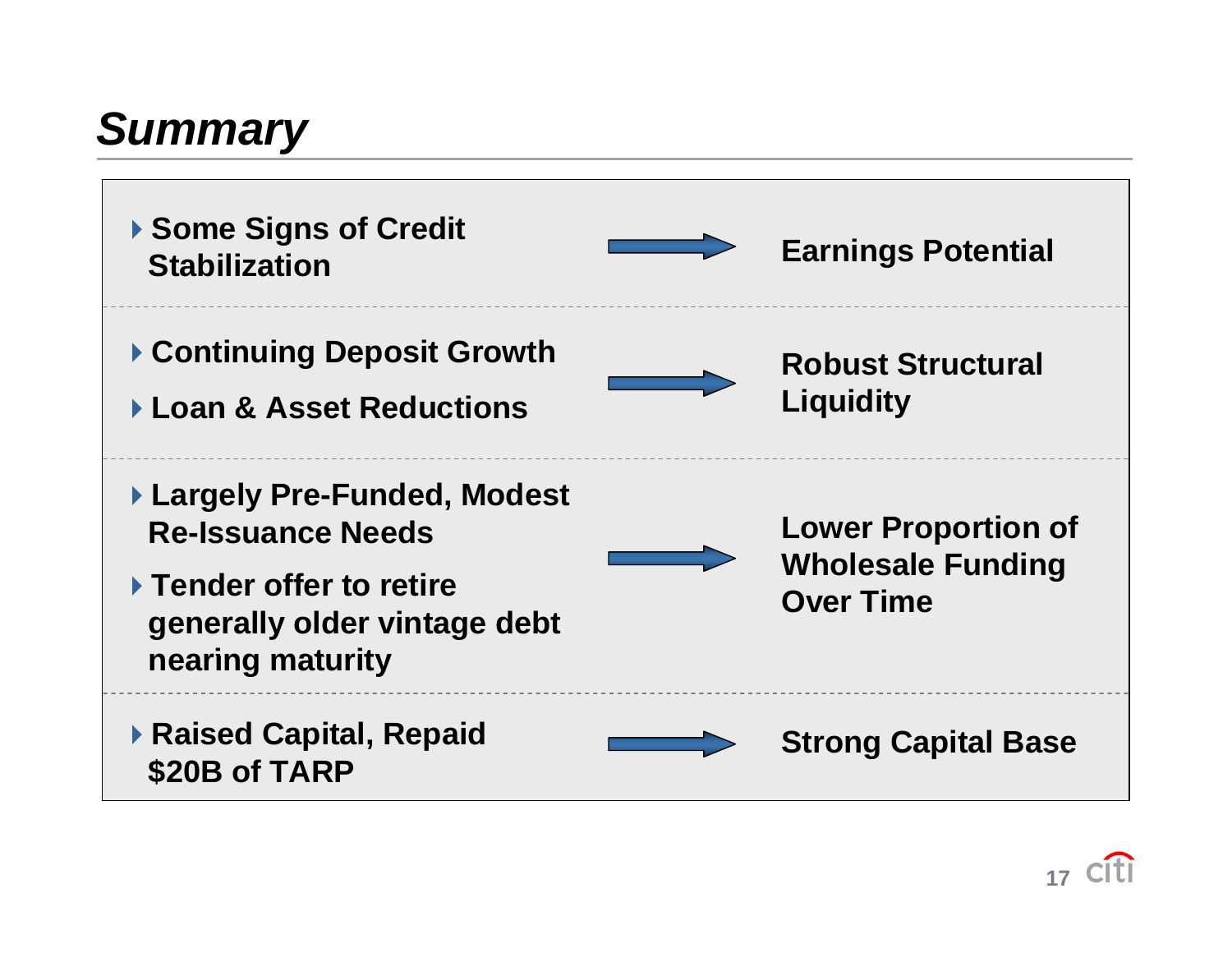#### *John Gerspach*

*Chief Financial Officer*

#### *Eric Aboaf*

*Treasurer*

**January 21 2010 21,** 

![](_page_18_Picture_5.jpeg)